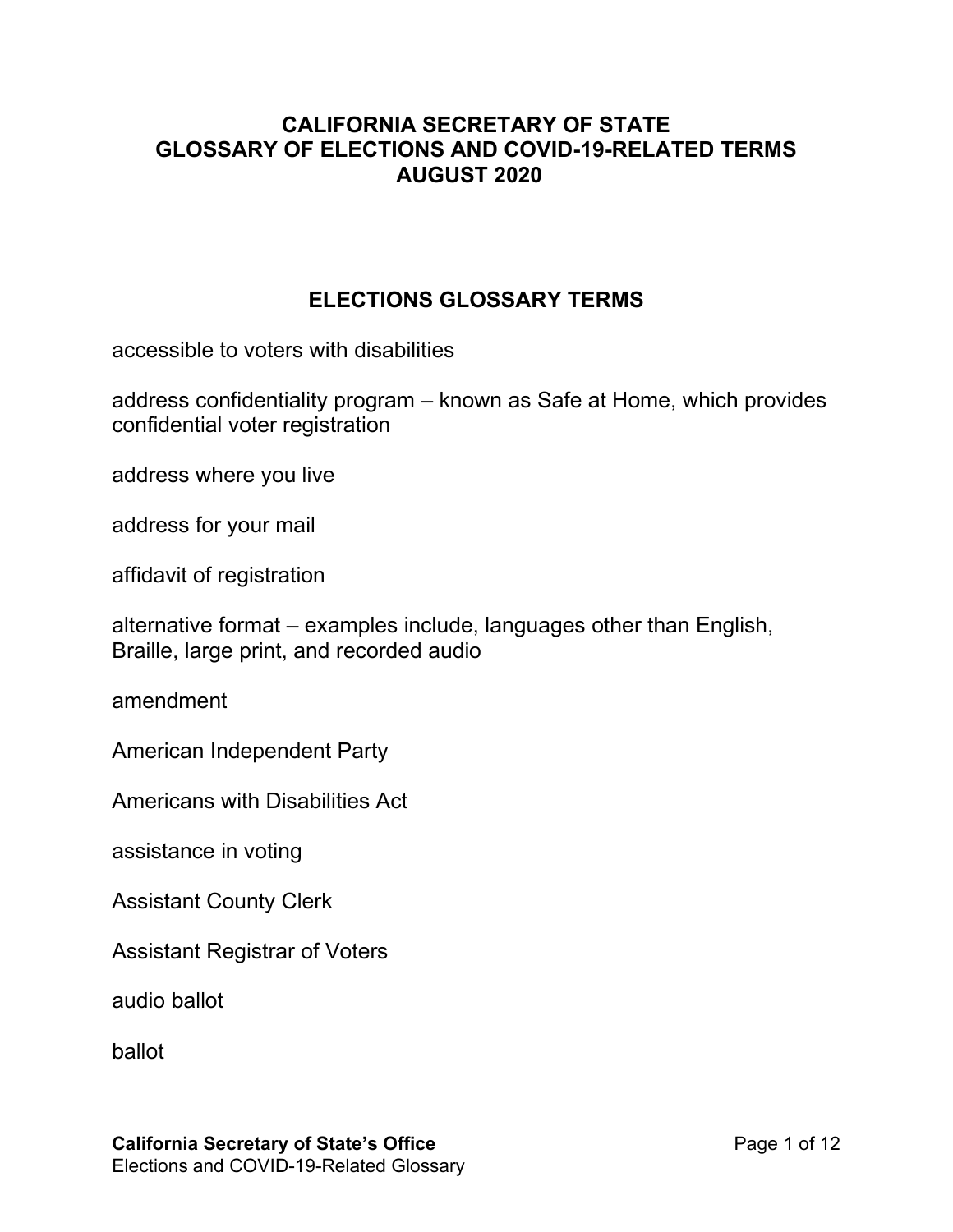ballot box

ballot card

ballot drop box/location

ballot drop off location

ballot measure

ballot stub

bilingual poll worker

bond measure

California Constitution

California Secretary of State's office

candidate

cast a vote

Conditional Voter Registration

confirm your registration

consolidated precinct

constitutional

county

County Clerk

county measure

County Voter Information Guide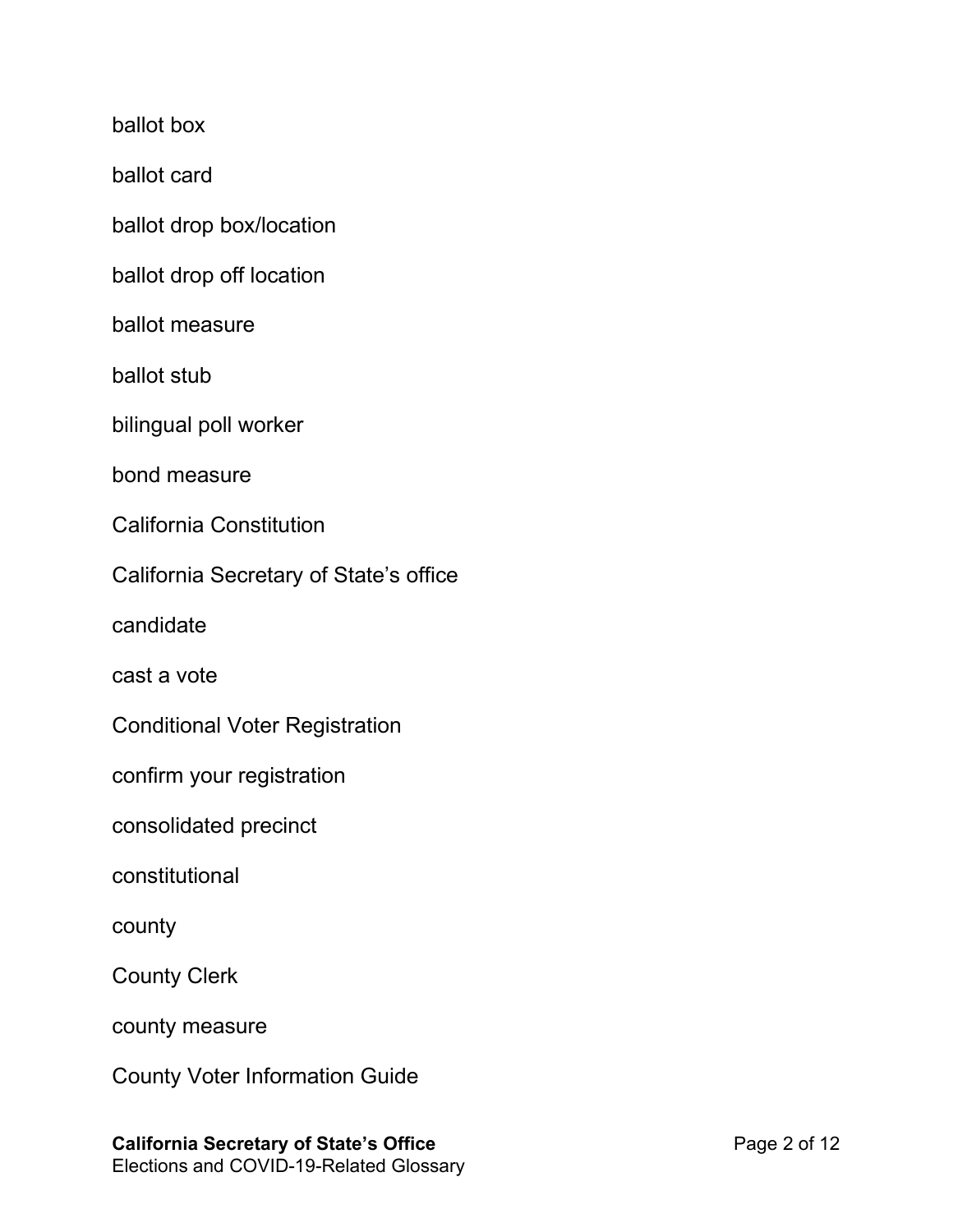decline to state Democratic Party district drive-through or curbside voting duplicate vote early voting elderly voters election

Election Administration Plan (EAP)

Election Day

election inspector

election observer

election official

election worker

electioneering

electronic pollbook or e-pollbook

eligible voters

fiscal impact

general election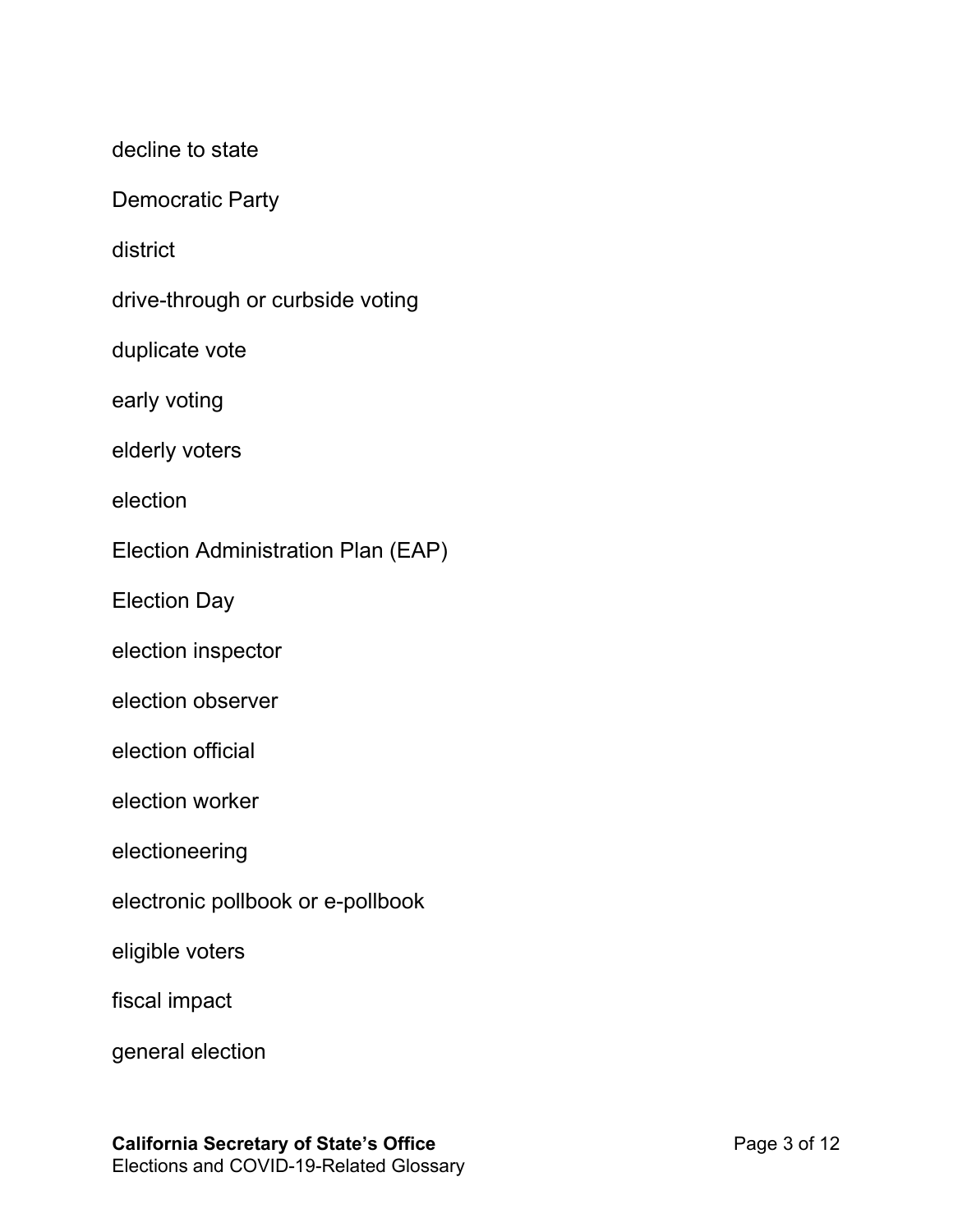Green Party

identification

initiative measure

instructions to voters

Language Accessibility Advisory Committee (LAAC)

layout guidance

Libertarian Party

local measure

mail ballots

marking device

military and overseas voters

multilingual services

no

No Party Preference

nonpartisan

Office of the Registrar of Voters

official ballot

overvote

paper ballot

Peace and Freedom Party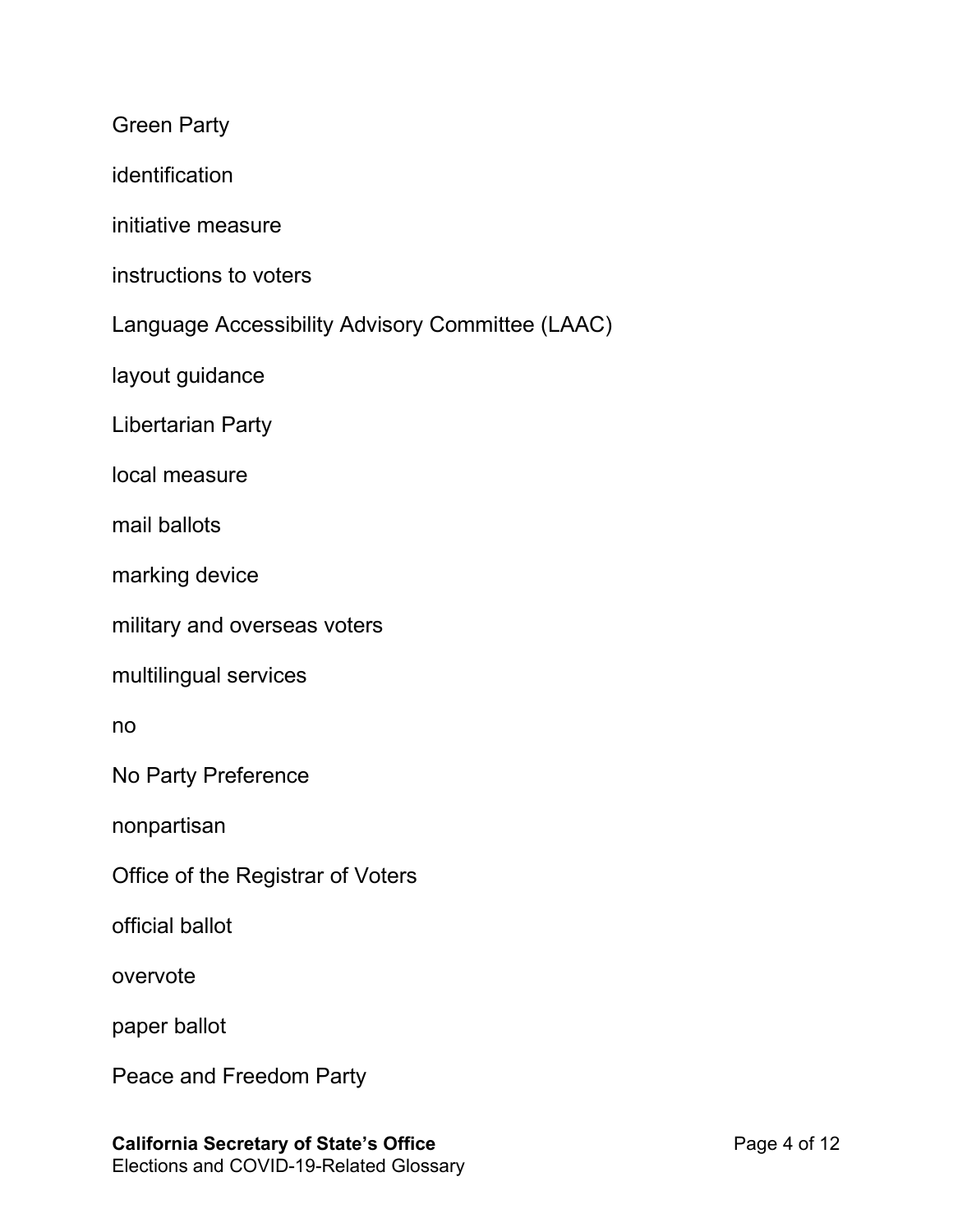please print

poll worker

polling place

precinct

pre-registration – California youth can pre-register to vote if they are 16 or 17 years old and meet the other voter registration eligibility requirements and their registration will become active once they turn 18 years old

primary election

proposition

provisional ballot

provisional ballot envelope

public comment period

public consultation meeting

public hearing

recall election

register to vote

registered voters

referendum measure

Remote Accessible Vote by Mail (RAVBM)

replacement ballot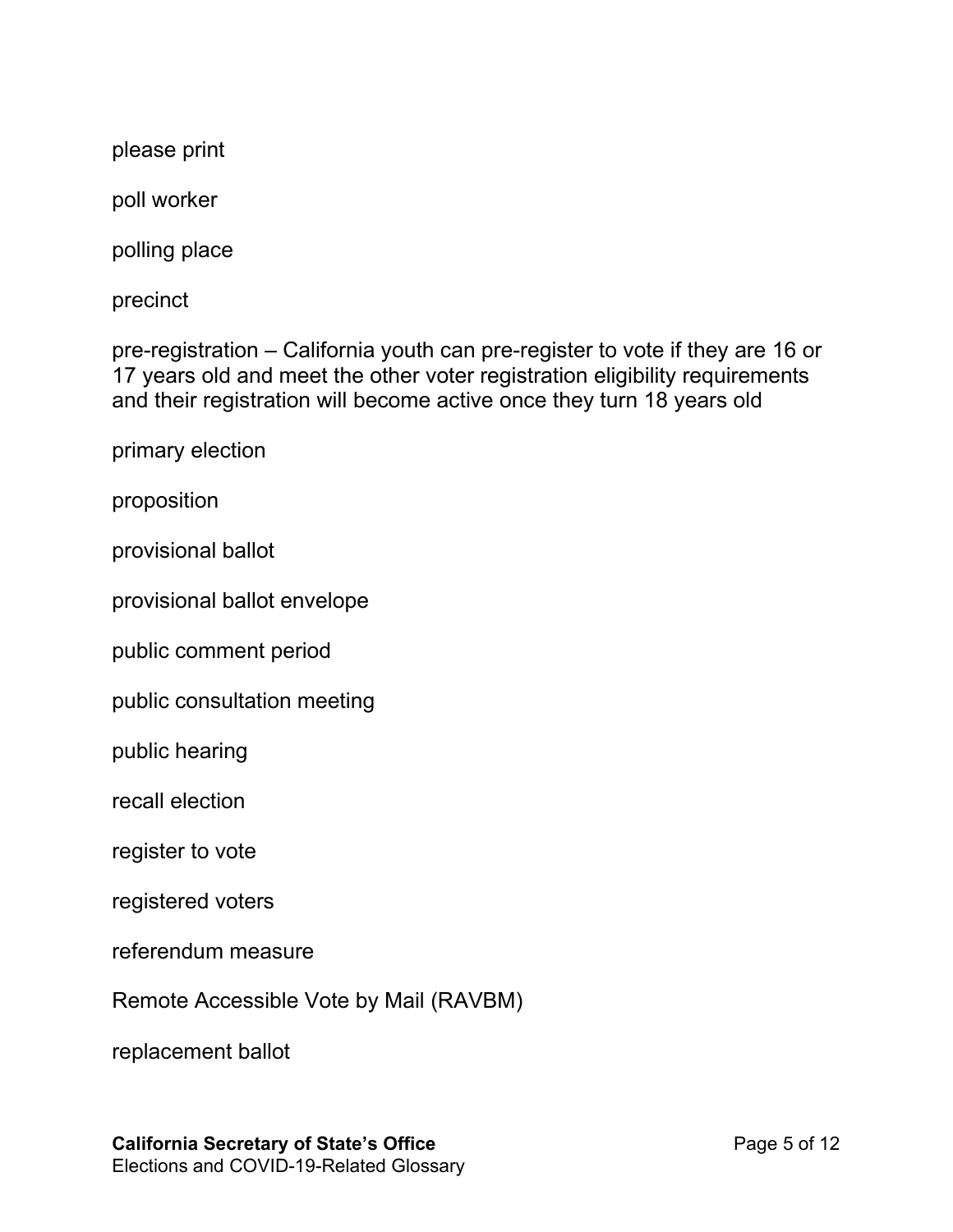Republican Party

re-register

roster

runoff election

sample ballot

sample ballot booklet

school measure

secrecy sleeve

signature

special election

spoiled ballot

state initiative

state measure

Statewide Special Election

stylus

touch screen

traffic-flow guidance

vote

vote both sides of the ballot

vote center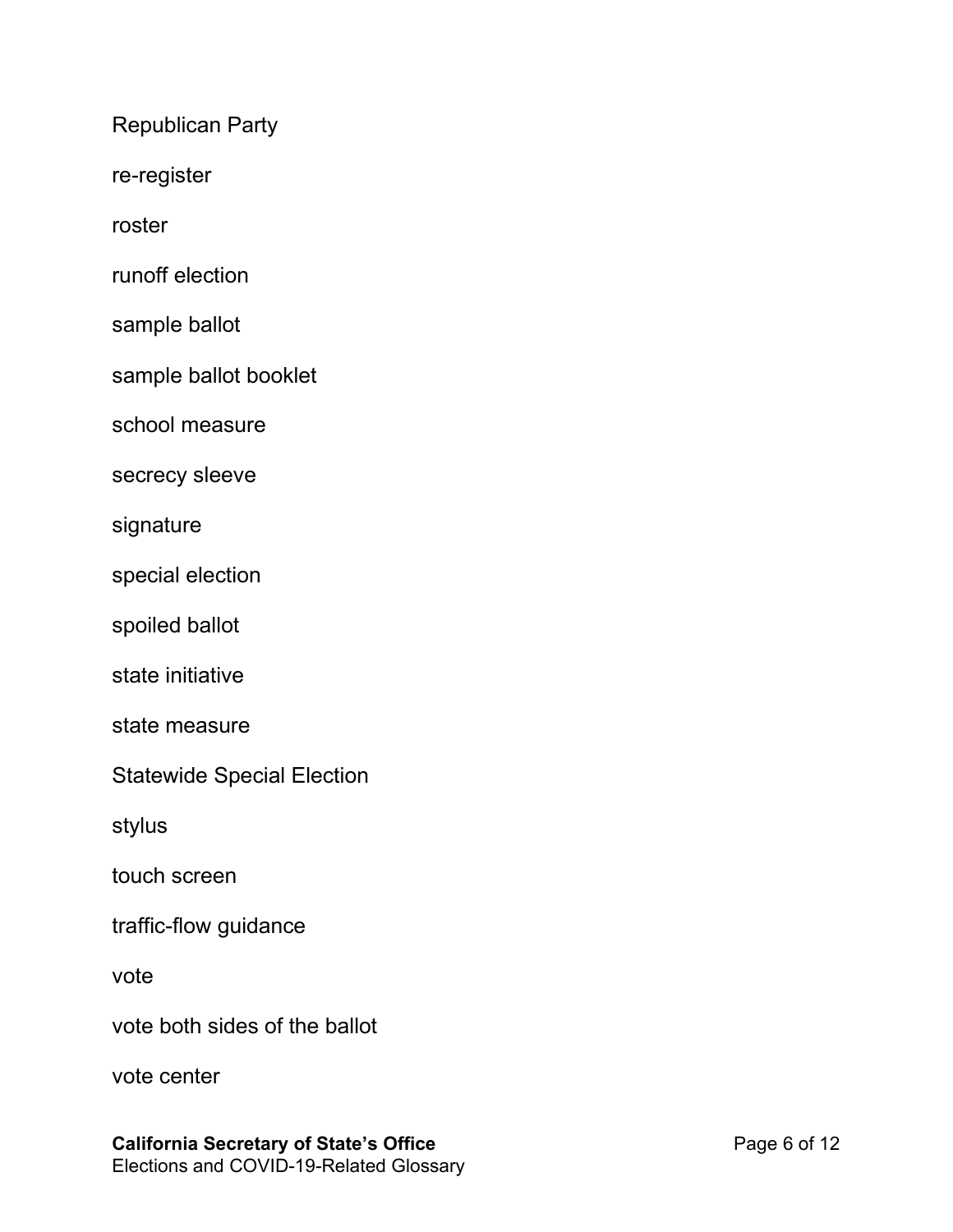vote for no more than

vote for one

vote for up to

Vote by Mail

Vote by Mail return envelope

voter

Voter Bill of Rights

voter feedback

voter information pamphlet

voter instructions

voter outreach

voter outreach plan

voter services

Voter's Choice Act

voters with disabilities

voting

Voting Accessibility Advisory Committee (VAAC)

voting booth

voting equipment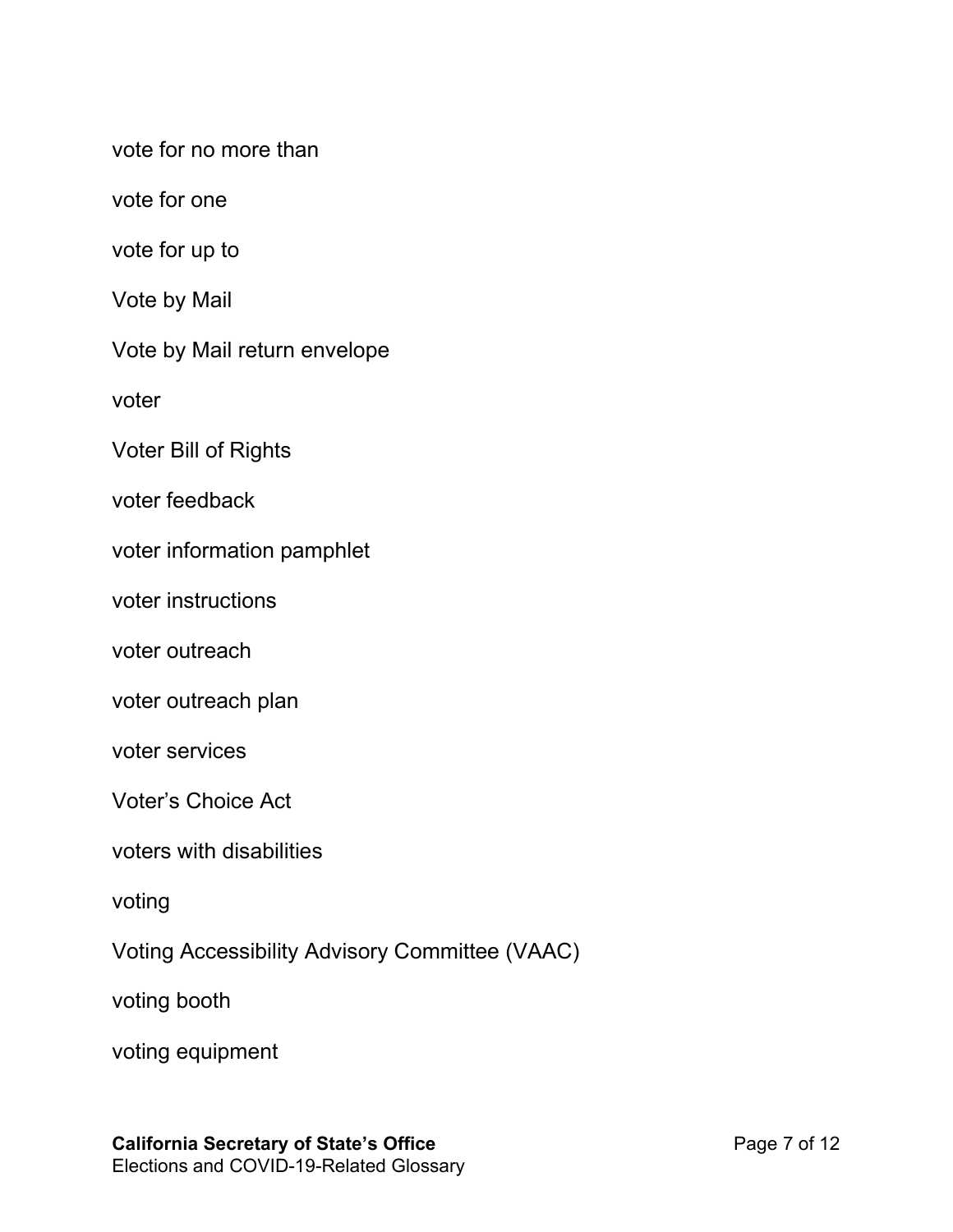Voting Rights Act

voting station

wheelchair accessible

write-in candidate

yes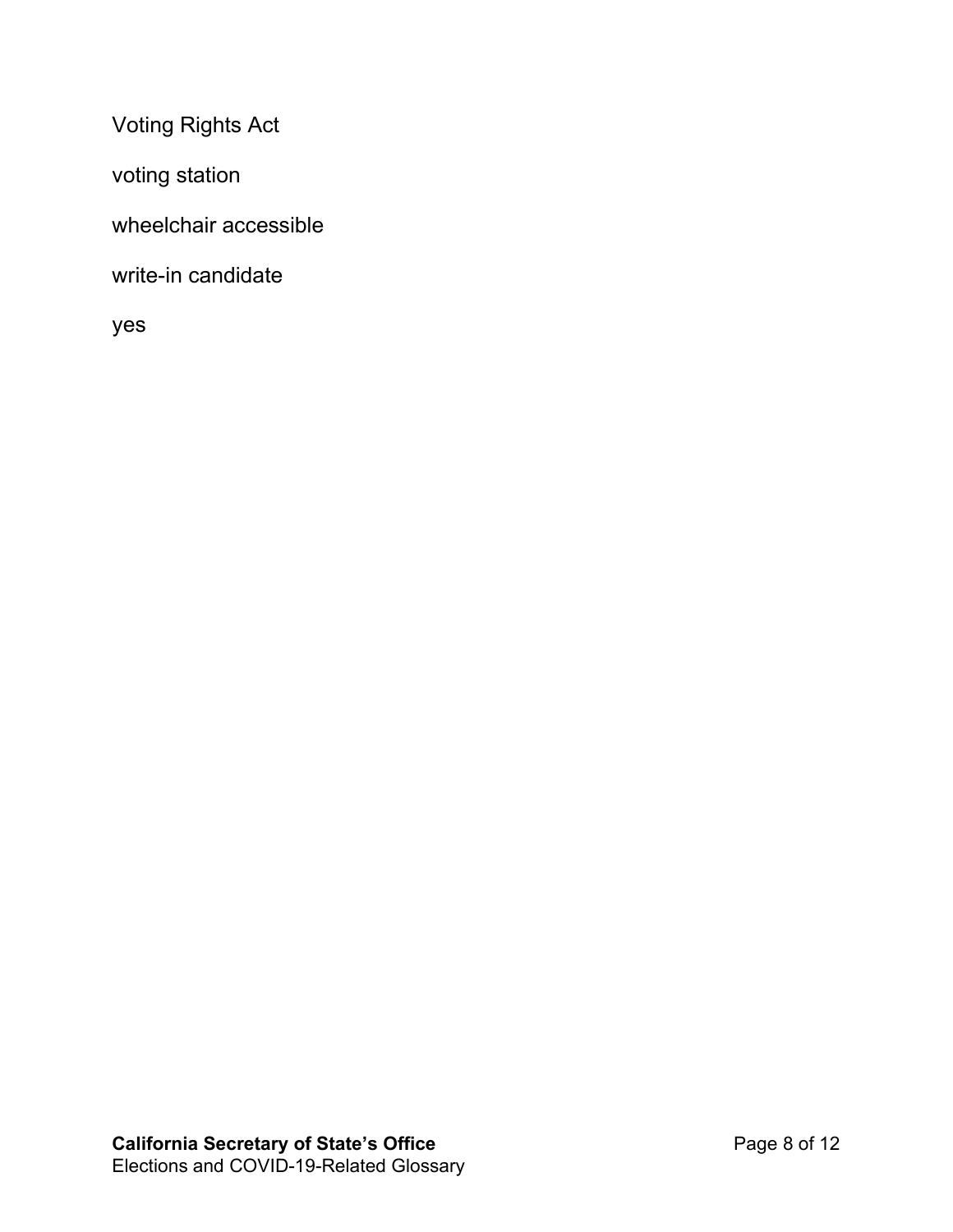## **COVID-19-RELATED GLOSSARY TERMS**

cleaning supplies

commonly used surfaces

Coronavirus Aid, Relief, and Economic Security (CARES) Act

County Health Guidance

County Health Officials

coverage of the mouth and nose

COVID-19 pandemic

COVID-19 prevention plan

COVID-19 symptoms – includes fever or chills, cough, shortness of breath or difficulty breathing, fatigue, muscle or body aches, headache, new loss of taste or smell, sore throat, congestion or runny nose, nausea, vomiting, or diarrhea, as described by the Centers for Disease Control and Prevention (CDC)

disinfecting wipes

disposable face covering

disposable gloves

Executive Order N-64-20

Executive Order N-67-20

face covering

face mask

face shield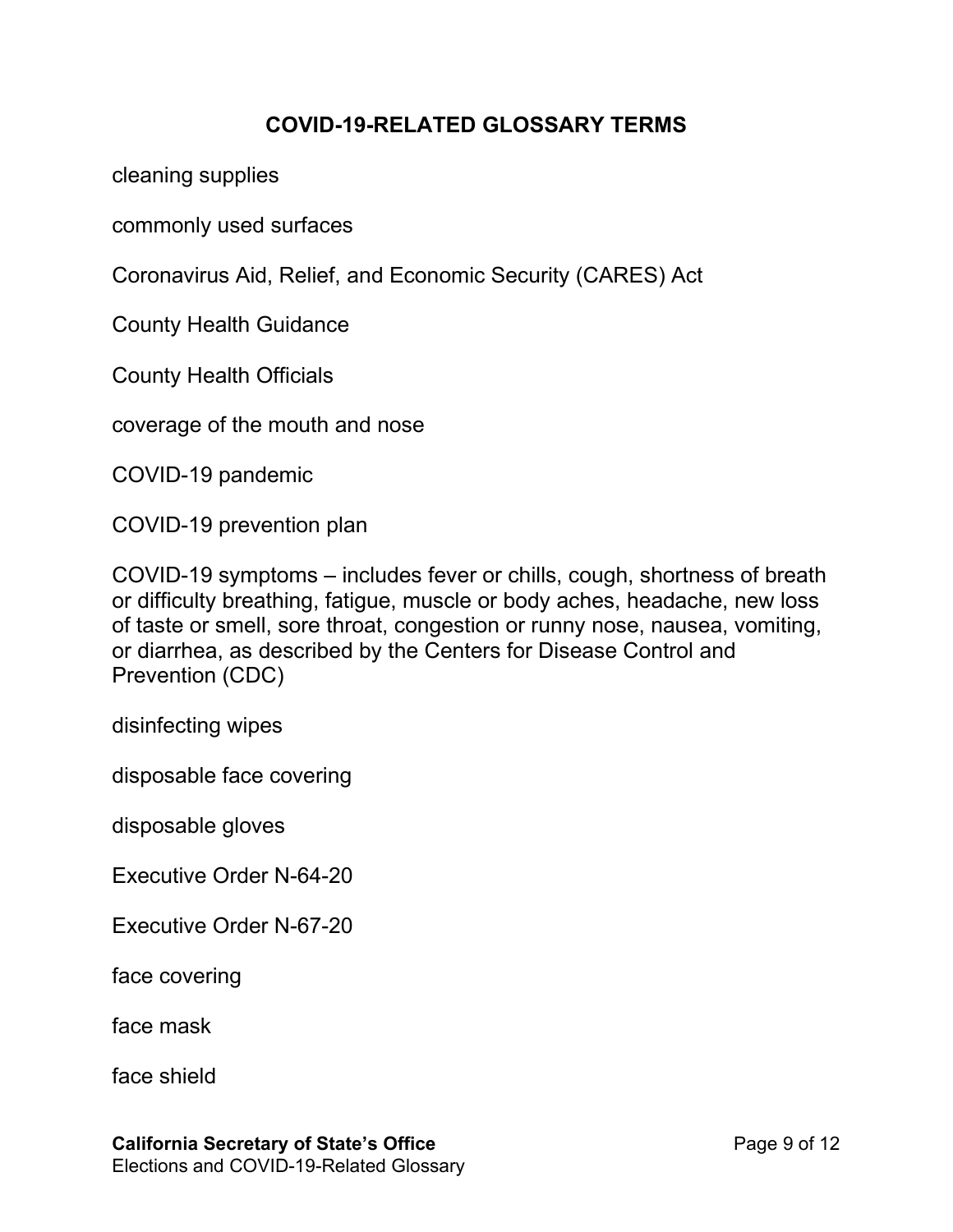fever

hand hygiene

hand sanitizer

hand-washing – washing hands with soap and water and scrubbing for at least 20 seconds, or using hand sanitizer where soap or running water are unavailable

health and safety

high-traffic areas

illness – reported illness ranges from very mild (some people have no symptoms) to severe illness

one-directional foot traffic

protective equipment – includes face coverings, gloves, and other protective gear

physical barrier

physical distancing

plexiglass

potentially infectious

proper sneezing and coughing etiquette – includes covering coughs and sneezes and washing hands to assist with infection control, as described by the Centers for Disease Control and Prevention (CDC)

public health guidance

public health officials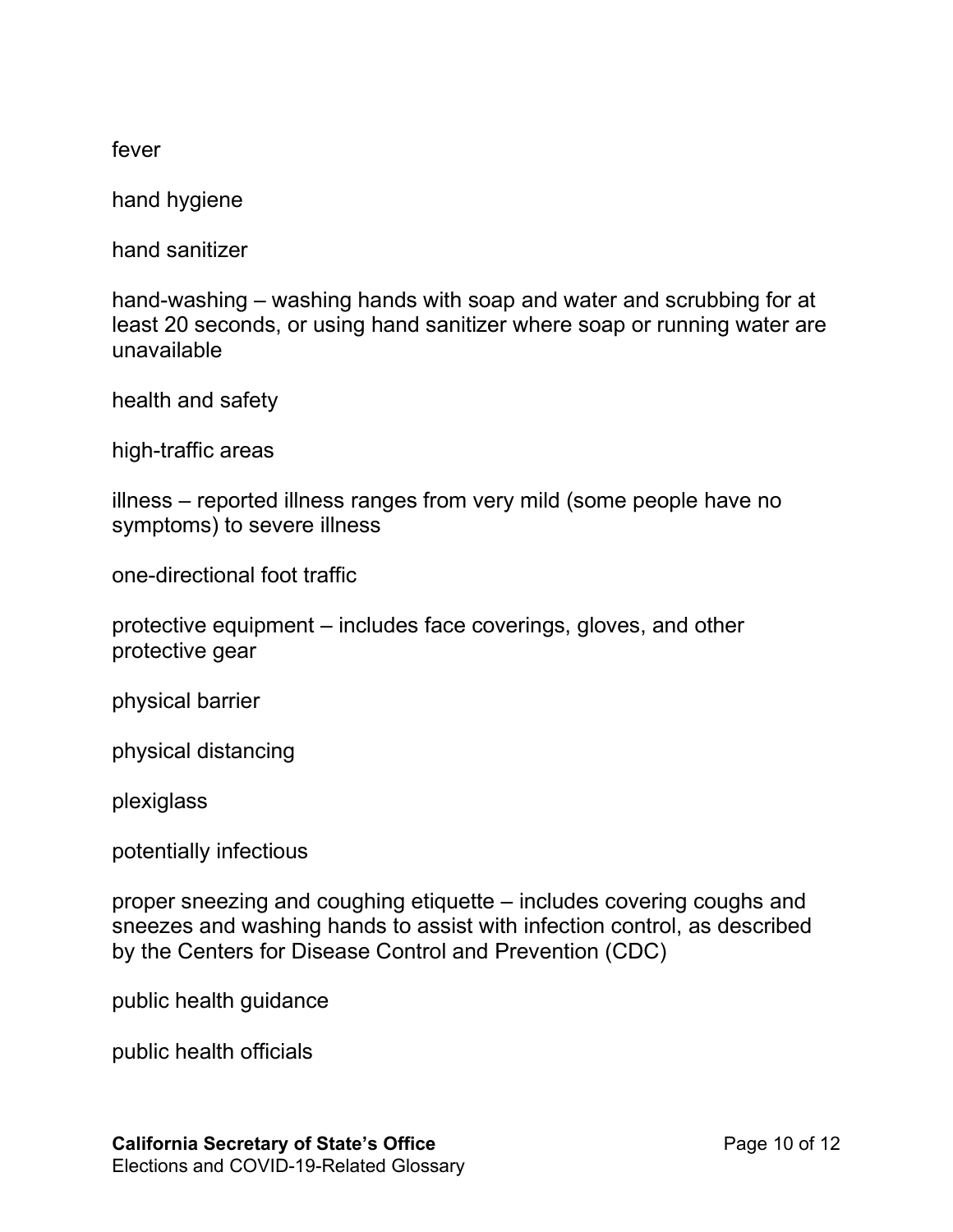risk assessment

serious underlying medical conditions – includes such conditions as heart or lung disease or diabetes

Stay-At-Home Order

temperature

voting system cleaning

## **COVID-19-RELATED GLOSSARY PHRASES**

Please wear a facial covering over your nose and mouth.

Maintain physical distance of 6 feet from others.

Avoid physical contact.

Use hand sanitizer at the check-in station.

Place your own ballot into the tabulator or ballot box.

Use hand sanitizer again after you vote.

Thanks for wearing your mask.

Remember to use the hand sanitizer.

Thanks for keeping your distance.

Your ballot is fragile; make sure your hands are dry and your sanitizer has evaporated.

You can put your ballot directly in the tabulator (or ballot box). It's easy.

Drop your activation card in the box so we can sanitize it before the next voter uses it.